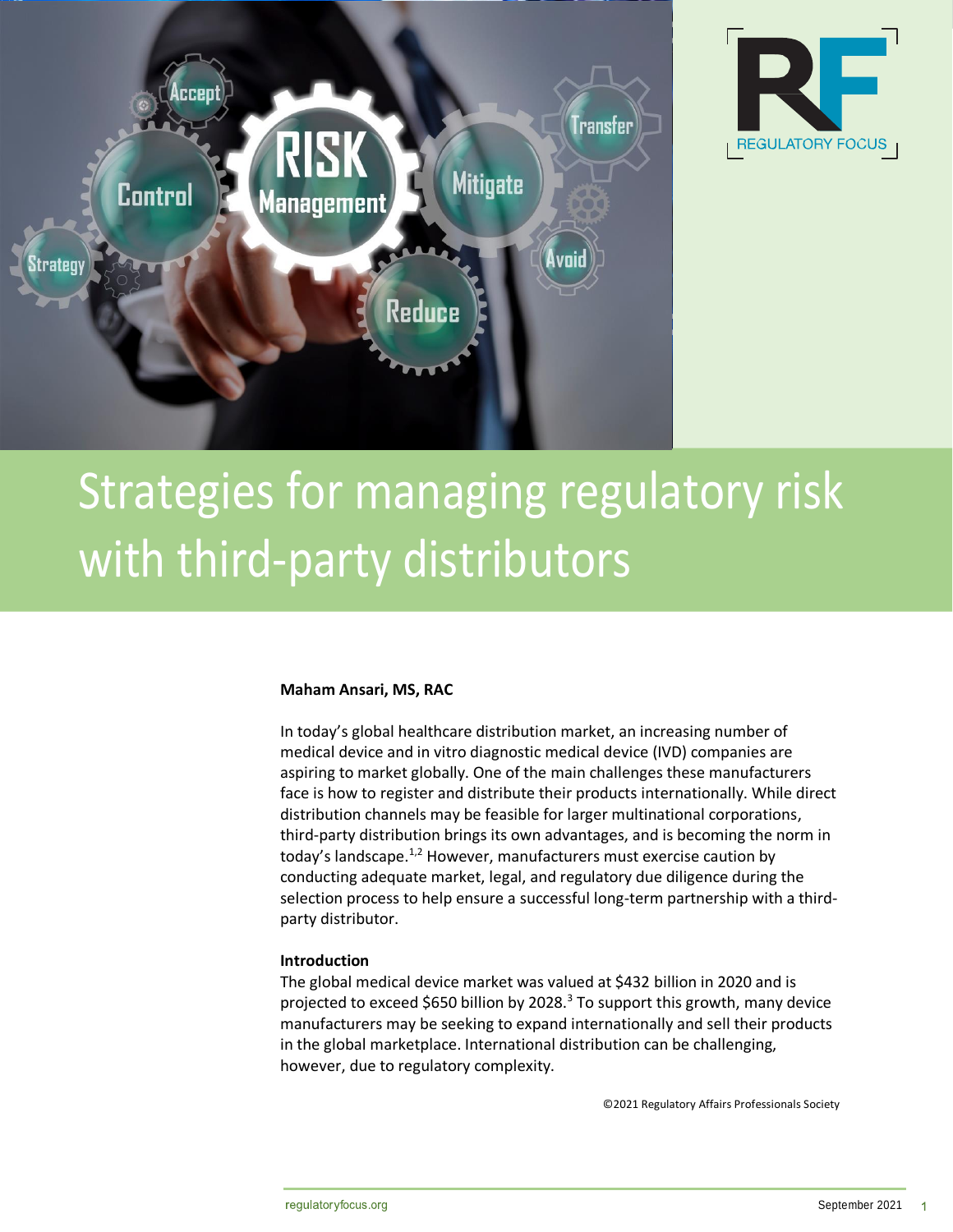#### **Options for distribution**

Device manufacturers seeking to expand globally generally have two options for distribution: direct distribution or use of a third-party distributor.

#### *Direct*

For many manufacturers, direct distribution initially seems to be an attractive option because it enables greater control over pricing, sales, and inventory. Direct distribution also offers an opportunity to develop an unfiltered rapport with customers, providing greater insight into their needs and the local landscape.<sup>2</sup> However, once companies begin to explore the possibility of direct distribution, they begin to realize it comes with many challenges – recruiting, hiring, and training local staff; understanding local customs, culture, and regulations; and overcoming language barriers. Moreover, hiring local staff requires setting up a legal entity in that foreign country, which can be costly with certain legal and tax implications.<sup>4</sup>

Successful direct distribution also involves developing a deep understanding of the complexities of the local health care system, which can vary widely from one market to another. Finally, manufacturers who are considering direct distribution must have a good grasp of local competition for their product. There may already be competing products that have a good reputation, are well-established, or have better features, which can make it difficult to gain market traction.

Given the challenges and costs associated with direct distribution, this model is typically more suited to larger organizations that have existing foreign offices, as opposed to smaller organizations that would need establish themselves in the new market.

#### *Third-party*

Smaller or mid-size organizations will likely need to rely on third-party distributors for their global expansion plans.<sup>4</sup> For manufacturers who elect to go with this option, a critical factor when evaluating third-party distributors is to validate that the distributor has a history of success in the market, established contacts in the medical community, an understanding of the local regulatory requirements, and experience with the relevant therapeutic area and technology. It may also be worthwhile to confirm that the distributor has the necessary processes and infrastructure in place to attract and retain a productive sales force.<sup>2</sup>

Given that many countries can be quite bureaucratic, it is important to assess whether the distributor has access to the right decision-makers in these markets. Managing third-party distributors can be difficult, so ensuring that language is not a barrier and that requirements and expectations for communication are clear can help set up the relationship for success.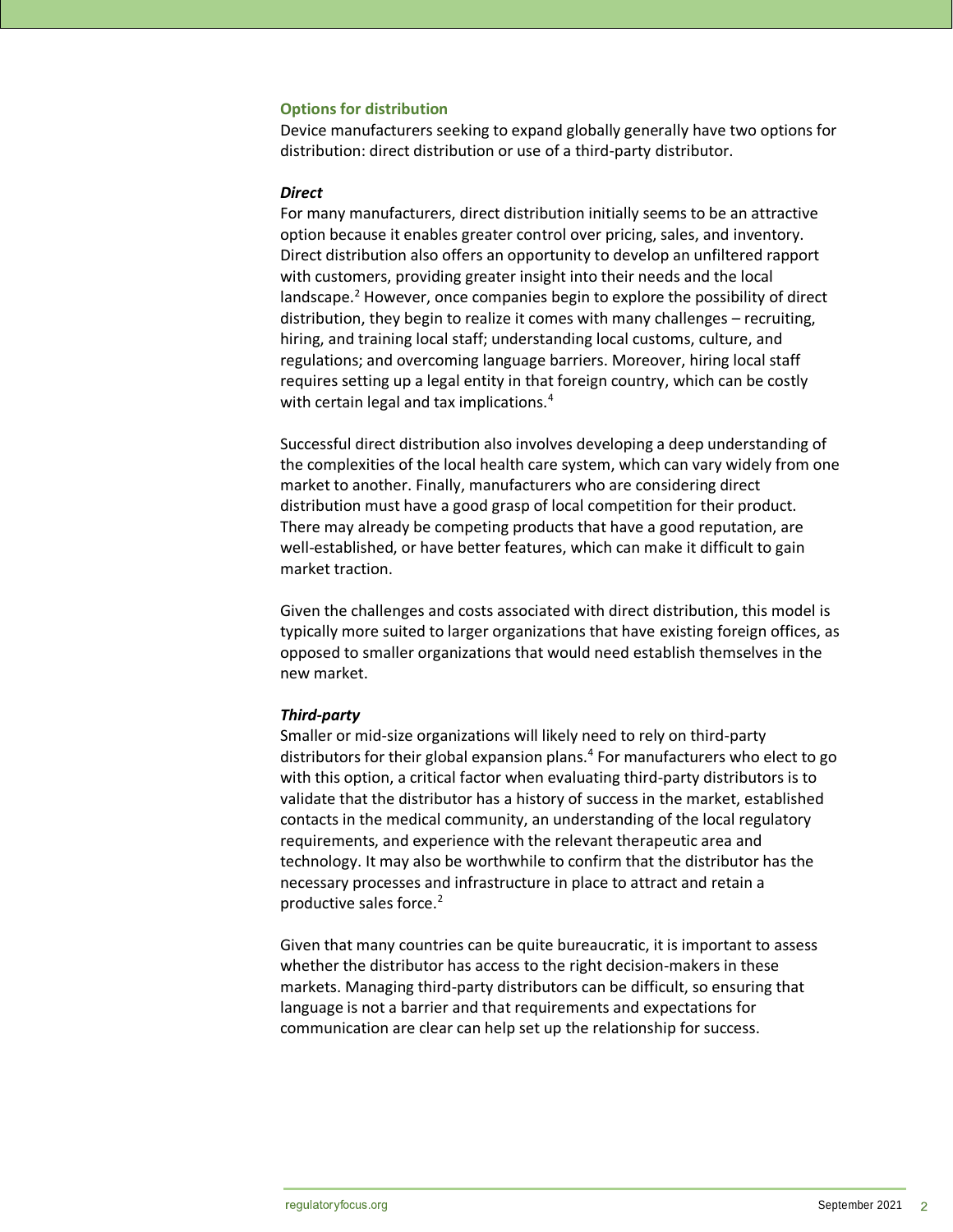## **Considerations when using third-party distributors** *Regulatory and quality*

Many international markets require manufacturers to have local representatives in country. Some device companies opt to engage regulatory consulting companies to serve as their local representatives.5-7 Alternatively, the author has seen manufacturers often negotiate with their third-party distributors to absorb costs of local registration and serve as their local representative.

If the third-party distributor is serving as the local representative, it is likely that the medical device license in that country is going to be under their name. Since foreign manufacturers cannot communicate with the local regulatory authority, the distributor will need to act as the liaison, so it is important to verify that the distributor has good contacts – and is in good standing – with the local authorities. Hence, strong relationships with regulatory authorities are paramount. If the distributor does not have these relationships, the manufacturer risks getting locked out of the market, losing protection on their intellectual property, or selecting a cumbersome regulatory pathway when an easier alternative could have been possible.

From a quality standpoint, device manufacturers should ensure that any thirdparty distributors have an established quality system that is sufficiently robust to meet the needs of their product. As the third-party distributor will often be the first point of contact when there is a complaint or adverse event, the distributor selection process should include a careful review of the distributor's processes to ensure they have the systems in place to handle those frontline responsibilities in a timely and compliant fashion.

### *Differences in markets*

There is no one-size-fits-all approach to navigating the international landscape. Each market has its nuances, for example some countries have private healthcare systems while others have public systems where the government may be a direct, primary buyer of medical devices. In certain countries, in the author's experience, multiple distributors may be necessary based on regional expertise. For manufacturers who are working with distributors that are leaning toward the third-party distribution model, it is important to build a clause into the contract that requires the distributor to seek the manufacturer's written approval before contracting out to any subdistributors in any other regions in that market.

### *Tax and pricing*

Manufacturers must understand the tax structure in each country in which they intend to distribute. It is very important that the tax and pricing structure is negotiated with the distributor at the outset as product pricing is critical to the manufacturer's long-term success. Involving legal and regulatory teams in due diligence and negotiations helps ensure all issues are addressed, and the relationship is mutually acceptable.

## *Business and legal practices*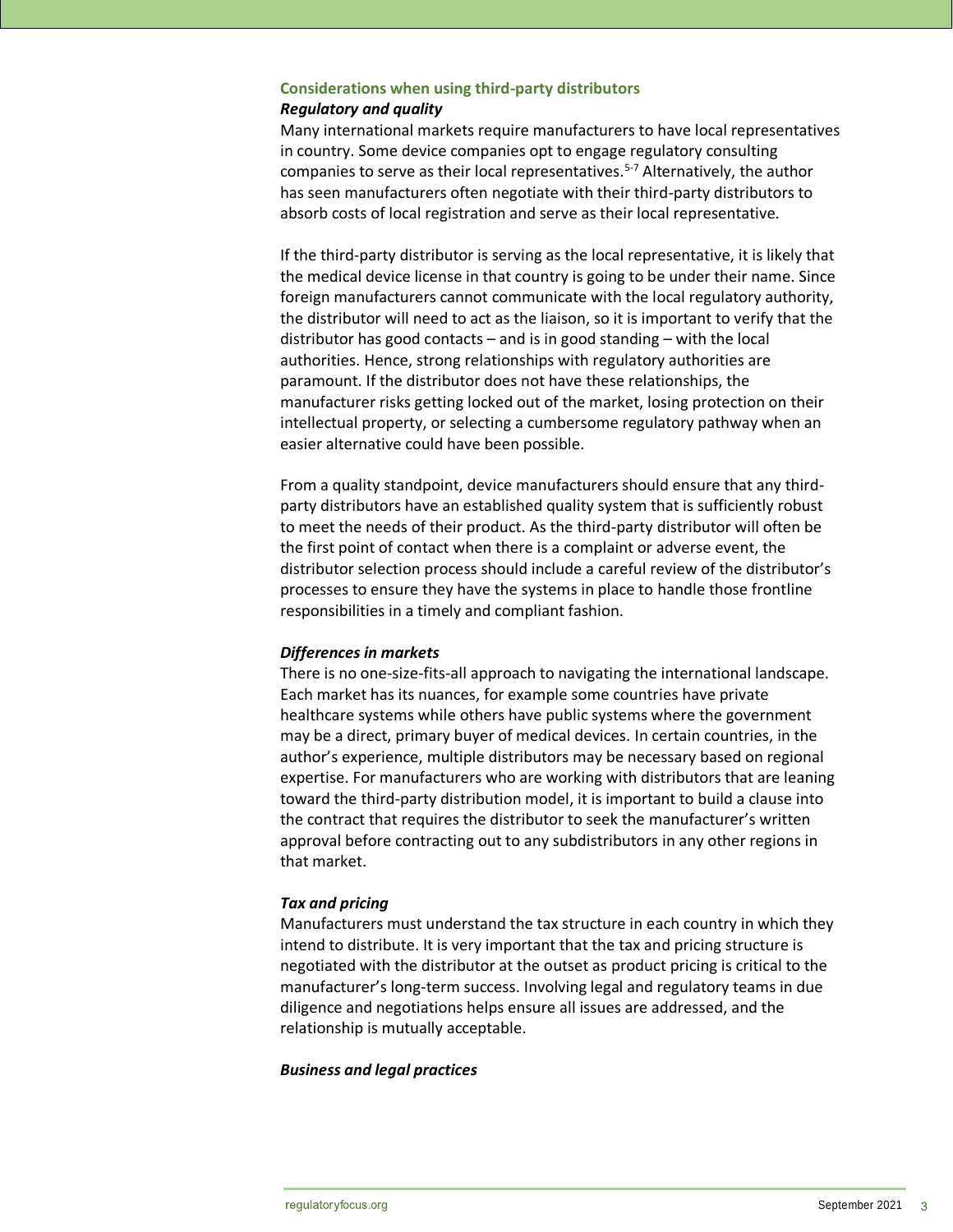Before initiating discussions with third-party distributors, it is essential for manufacturers to familiarize themselves with the local regulatory landscape and business practices. From a business due diligence standpoint, questions that should be asked of potential distributors include:

- What is their business structure?
- Who are their key members and board of directors?
- What is their history and reputation in the market?
- Do they have any past or pending lawsuits?
- What is the state of their financials?
- What kind of companies, products, and therapeutic areas have they worked with?
- Are they working with a competitor that manufactures similar products?
- What is their business plan and strategy?

From a regulatory perspective, distributors represent critical suppliers, especially if they will be storing product, managing product installation and servicing, and handling complaints. Any third-party distributor must be qualified under the manufacturer's existing supplier qualification process. However, the approach used for qualifying parts suppliers or contract manufacturers may not apply to distributors, so certain criteria of the qualification process may need to be modified. It is recommended to start these conversations as early as possible. Ignorance of local business practices and regulatory landscape can leave a manufacturer with limited legal recourse in the future.

### *Contracting*

Any arrangement with a third-party distributor should include a quality agreement which can be attached as an appendix to the business contract. If the manufacturer opts to use the distributor as a local agent, it is critical for the manufacturer to understand the ramifications of having the distributor hold their medical device license. For instance, if the relationship sours in the future and the distributor refuses to nullify that license with the regulatory authority or transfer it to another distributor, the manufacturer may be blocked out of the market until that license expires. The business contract should include provisions to help mitigate this risk.

It may also be useful to consider what would happen to the distribution relationship if the manufacturer or the distributor were acquired. Businesses evolve over time and clarifying the potential impact of any changes can help to build trust and a sense of partnership.

### **Qualifying third-party distributors**

The author has found that two types of questionnaires may be useful in the distributor qualification process: a regulatory requirement evaluation, and a distributor assessment checklist. These questionnaires can be conducted either in person or remotely.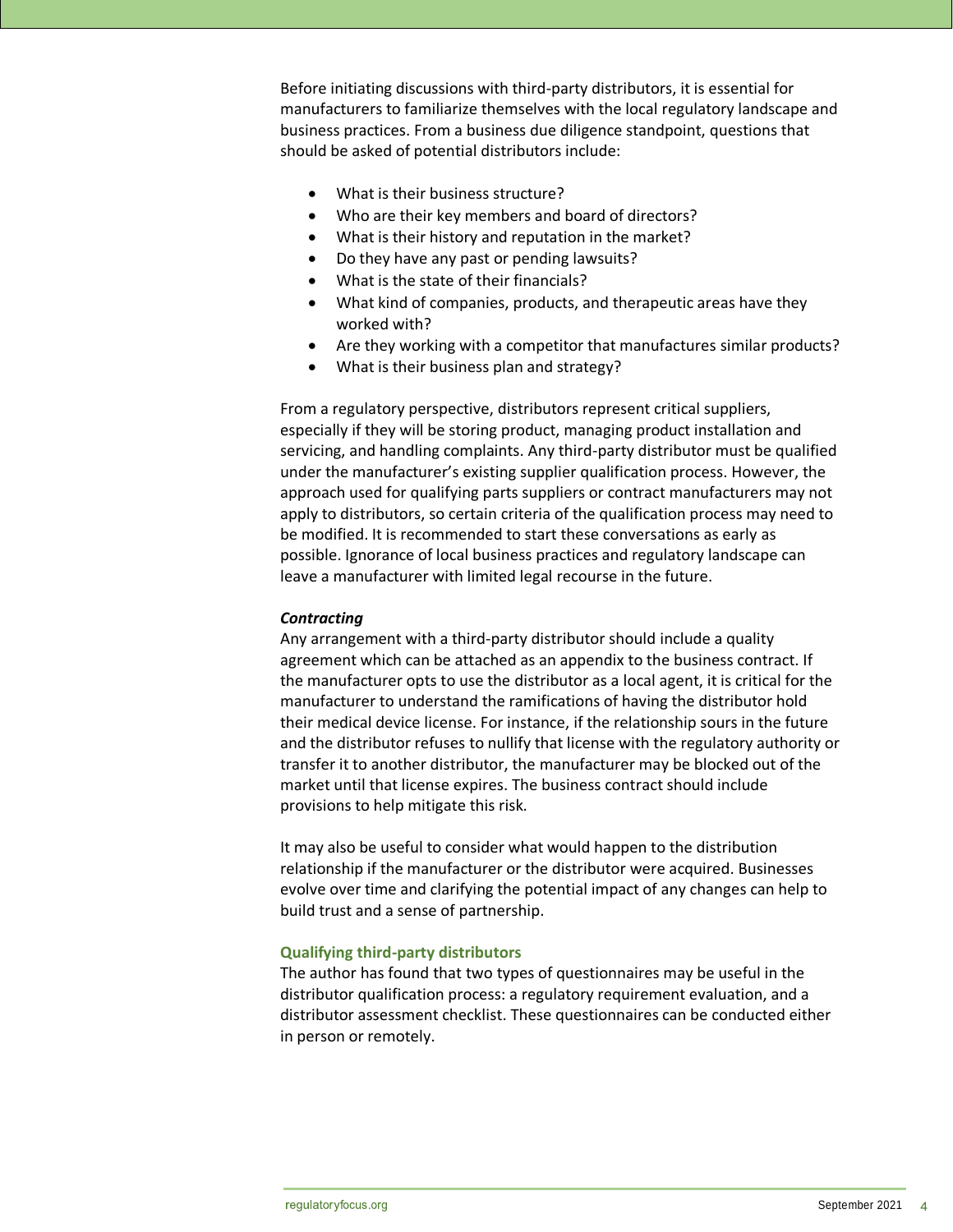## *Regulatory requirement evaluation*

The regulatory requirement evaluation has a dual purpose – to help the manufacturer determine whether they should do business in that market and to clarify how well the distributor understands the local regulatory climate. The following questions are recommended for inclusion:

- What is the regulatory approval process in that country and are there accelerated pathways if the device already has approval in other markets?
- What are the timelines, requirements, and fees for registration?
- What are the local testing requirements, including requirements for electrical voltage, safety, and electromagnetic compatibility?
- Are there country-specific labeling requirements?
- What are the standards for sterilization and biocompatibility?
- What are the quality system requirements?
- What are the translation requirements?
- Who will be the owner of the medical device license, and is the license transferable?
- Is an import license required for medical devices?
- Can there be multiple distributors for the same product?
- What post-market requirements exist, if any?
- What international or local standards apply?

Comparing the distributor's responses to this questionnaire against prior experience or publicly available information will give the manufacturer insight into the competency of the distributor's regulatory team. It is also worth requesting the credentials of their in-house regulatory staff to understand their competency and experience with registering similar products in that market.

### *Distributor assessment*

The objective of the distributor assessment is for the manufacturer to understand how qualified the distributor is in terms of the quality systems they have in place. This assessment can be formulated as a questionnaire that is either sent to the distributor to complete or used by the manufacturer as the framework for an audit.

Many distributors may have ISO 9000 or 9001 quality certification in place. The ISO 9000 family of standards outlines quality system certifications for organizations seeking to improve the quality of their products and services and to consistently meet their customer's expectations.<sup>8</sup> Consequently, having this certification can be a competitive differentiator for distributors. More rarely, distributors may even have ISO 13485 certification, a quality management system standard specific to medical device processes and associated activities. 9 Manufacturers should review the distributor's existing quality manual and SOPs, paying special attention to procedures such as document control and distribution records, which are important for traceability; complaint handling; adverse event reporting; corrective action and preventive action; product recall; and disposal.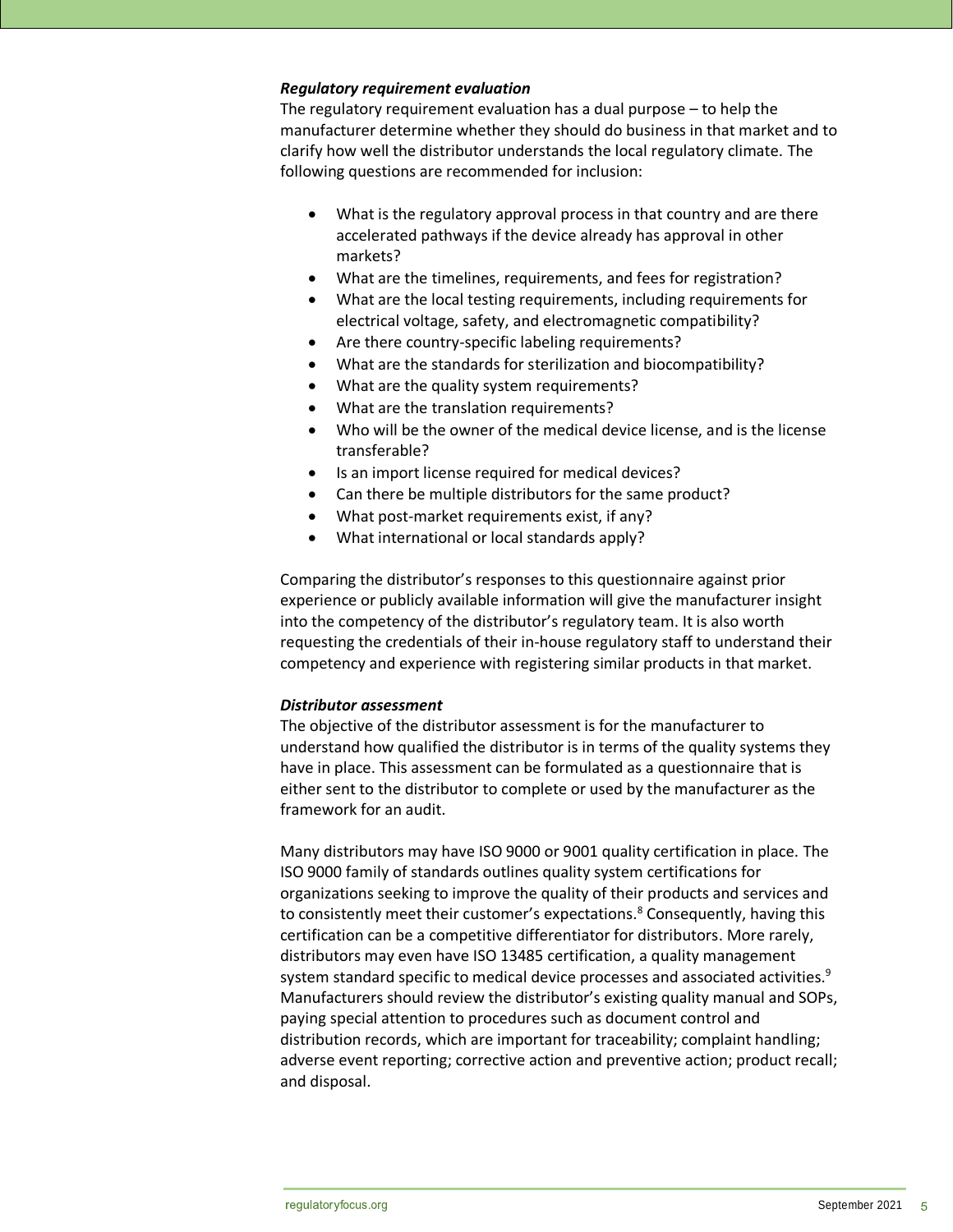If the country requires an import license, manufacturers should check that the distributor has one. If the medical device requires specific environmental controls for storage and transport, it is also important to ensure the distributor has the necessary storage facility and capabilities to meet those requirements. A common pitfall to avoid is the potential for product recalls or adverse events due to poor labeling translation. If the distributor will be responsible for translation, the manufacturer should require the use of certified translation companies.

#### *Performing an audit*

If the manufacturer is satisfied with the results of the regulatory requirement evaluation and distributor assessment, a reasonable next step in the distributor qualification process would be a remote, or preferably an on-site audit of their procedures and facilities, if feasible. In addition to providing validation of the distributor's responses and verification of the supplier qualification procedure, this audit presents an opportunity to build a rapport with the distributor.

Distributor performance should be re-assessed on an on-going basis, as defined by the manufacturer's supplier qualification procedures.

#### **Special regional considerations**

Certain geographic regions have specific regulatory requirements for distributors, and it is incumbent upon the manufacturer to understand and navigate these regulations. Examples of two such markets that have specific requirements for medical device distributors are included below.

#### *European Union*

The EU Medical Device Regulation (MDR) 2017/745 and the In Vitro Diagnostic Medical Device Regulation (IVDR) 2017/746 outline obligations of both distributors and importers as Economic Operators.<sup>10,11</sup> Article 14 of the MDR/IVDR stipulates that, before placing a device on the market, distributors must verify that the device has been CE marked and supplied with both labeling and unique device identifier information. The instructions for use and product labels must be available in the official language of the country in which the product is sold. Under MDR and IVDR, distributors are also responsible for ensuring that storage and transport requirements comply with the conditions set out by the manufacturer. Distributors shall keep a register of complaints and ensure that any complaints are immediately forwarded to the manufacturer, and corrective actions are reported to member states.<sup>10,11</sup> Both MDR and IVDR require distributors to inform the authorities if they suspect a product is falsified or poses a serious risk.12,13

Article 13 of the MDR and IVDR stipulates additional requirements for importers, such as identifying themselves on labeling, and registering in the European Databank on Medical Devices.<sup>10,11</sup>

### *Health Canada*

Distributors and importers in Canada need a medical device establishment license (MDEL), a license issued to Class I manufacturers, importers, and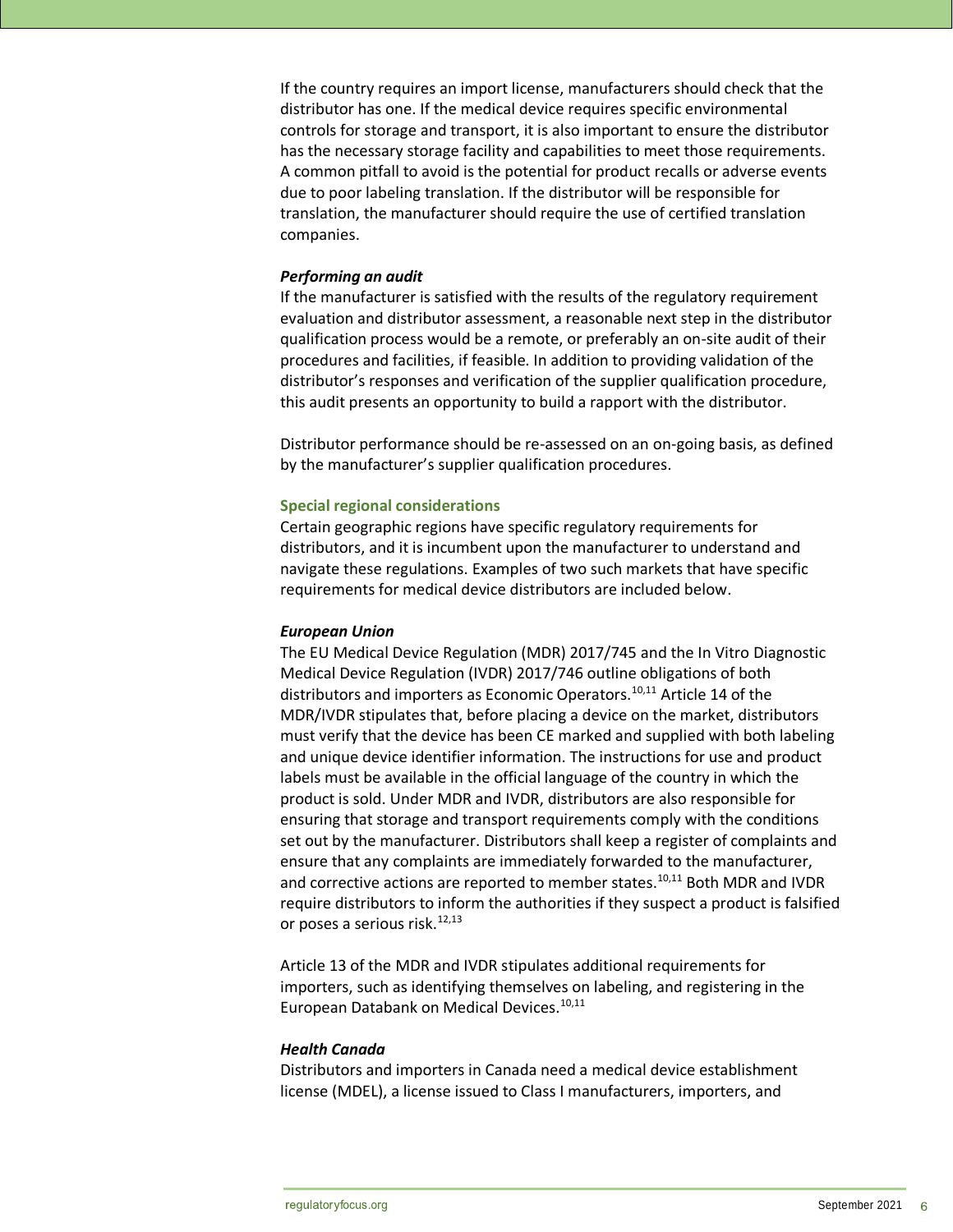distributors of all device classes to permit them to import or distribute a medical device in Canada. This license can only be obtained through submitting an MDEL application to Health Canada in which the entity makes a formal attestation that they have documented procedures in place for: $14$ 

- Distributor records
- Complaint handling
- Recalls
- Mandatory problem reporting
- Handling, storage, delivery, and installation (if applicable)
- **Installation**
- Corrective action
- Servicing (if applicable)

Distributors and importers are subject to Health Canada audits as that agency has a compliance branch focused exclusively on auditing companies that have MDELs. The agency performs routine audits, above and beyond the medical device single audit program. MDEL is subject to annual renewal before April 1 of each year.<sup>15</sup>

In Canada, the distributor or importer also has joint responsibility with the manufacturer for filing recalls and managing problem reports on device products.

## **Key components of the quality agreement**

The quality agreement between a manufacturer and third party should include several key elements. First, the agreement should describe registration related responsibilities, in other words, who obtains and who owns the regulatory approvals. It should also delineate the distributor's responsibility to liaise with the relevant regulatory authorities on the foreign manufacturer's behalf. If the distributor has or intends to produce any promotional material, the agreement should include a clause that requires the manufacturer's review and written approval of that material prior to use in the market. This helps limit the risk of unsupported claims.

Quality agreements should also include a clause that requires the distributor to forward any complaints to the manufacturer within a specified timeframe, often 24 hours. Vigilance and disposal procedures, as well as packaging, warehousing, and servicing responsibilities, and timing for retention of distribution records should be outlined where applicable. The agreement should also allow the manufacturer and any applicable regulatory authorities to audit the distributor on an on-going basis.

Quality agreements must be customized based on market specific requirements. For instance, for distributors in the EU, where MDR and IVDR apply, the agreement should define the specific Article 13 and 14 obligations for the importer, and distributor, where applicable. Existing EU distributor agreements under the directives should be renewed and updated to ensure that the EU MDR/IVDR requirements are met.<sup>10,11</sup>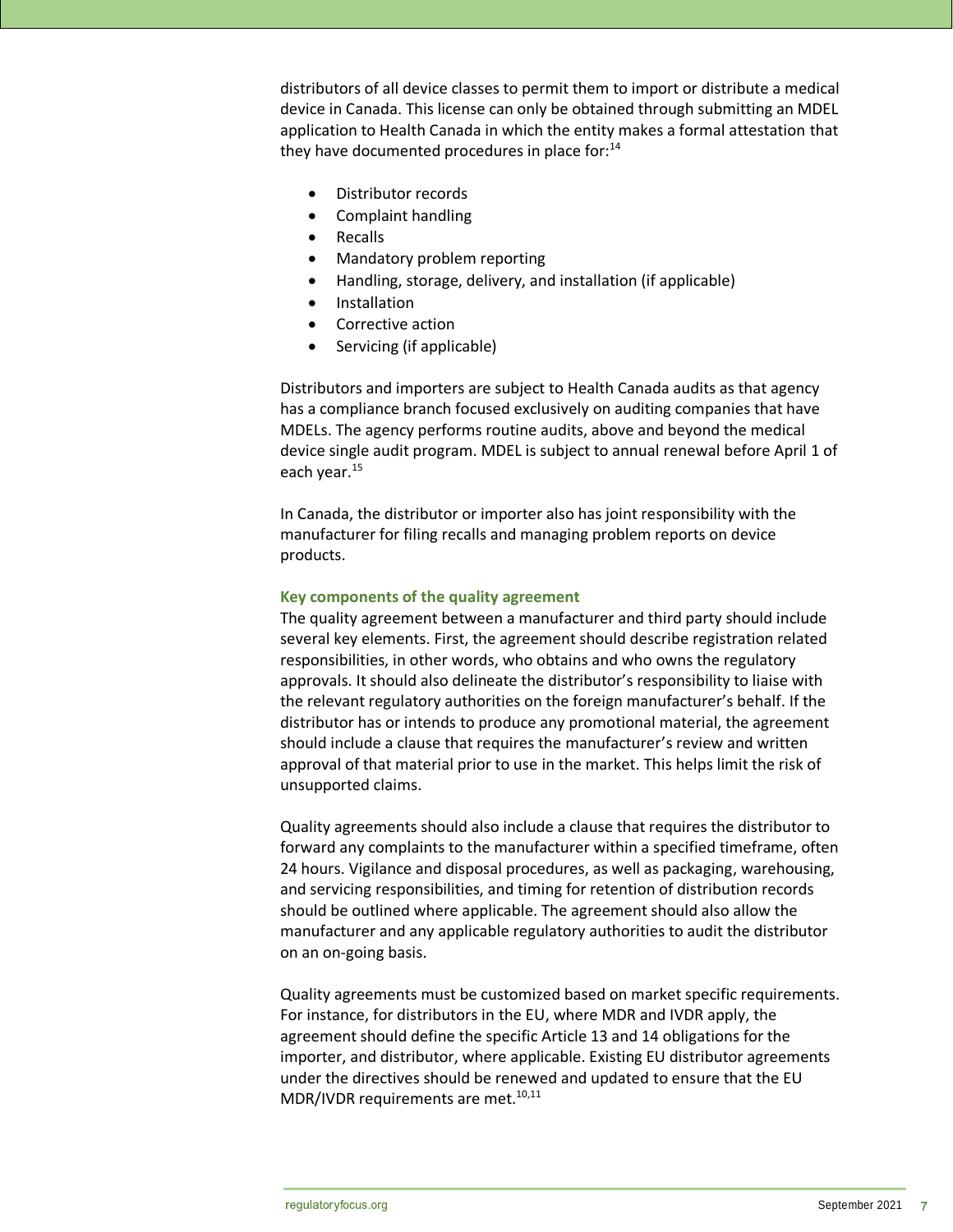For manufacturers, engaging quality and regulatory staff in the review of quality agreements during the process of signing a business contract with each distributor is key.

#### **Key takeaways**

For manufacturers who are considering the use of third-party distributors, it is essential to create and implement a rigorous internal process for distribution qualification and selection. It is also important to develop a thorough understanding of the local market, healthcare system, regulatory landscape, and international product distribution process. Markets vary widely, so a one-sizefits-all approach may not work across all distributors. Having the flexibility to apply custom approaches to distribution arrangements minimizes regulatory risk and optimizes the likelihood of commercial success.

#### **About the author**

**Maham Ansari, MS, RAC,** is director, IVD regulatory & quality consulting at Precision for Medicine. She has more than 15 years of global regulatory leadership experience in the medical device and in vitro diagnostics industry. Her expertise includes full life cycle management of highly complex medical devices and IVDs from all stages of product development, execution of global regulatory strategies, and leading postmarket surveillance activities. She is well versed in leading interactions with the US Food and Drug Administration, Health Canada, EU notified bodies, and in authoring and project managing complex submissions. Ansari also has a proven track record of registering complex products in emerging markets within Latin America, Middle East, and Asia Pacific. She has a BASc degree in chemical engineering from the University of Toronto and a master's in bioscience regulatory affairs from Johns Hopkins University, Baltimore. She is also an active RAPS member and holds a Regulatory Affairs Certification. She can be contacted at [maham.ansari@precisionformedicine.com](mailto:maham.ansari@precisionformedicine.com)

**Citation** Ansari M. Strategies for managing regulatory risk with third-party distributors. Regulatory Focus. 30 September 2021.

#### **References**

*References with URLs last accessed 27 September 2021.*

- 1. Medgadget. Healthcare distribution market global industry analysis and opportunity assessment 2020-2025[. https://www.medgadget.com/2020/06/healthcare-distribution](https://www.medgadget.com/2020/06/healthcare-distribution-market-global-industry-analysis-and-opportunity-assessment-2020-2025.html)[market-global-industry-analysis-and-opportunity-assessment-2020-2025.html.](https://www.medgadget.com/2020/06/healthcare-distribution-market-global-industry-analysis-and-opportunity-assessment-2020-2025.html) Published 30 June 2020.
- 2. MD+DI. Medical device distribution in an international market. [https://www.mddionline.com/news/medical-device-distribution-international-market.](https://www.mddionline.com/news/medical-device-distribution-international-market) Published 1 January 1997.
- 3. Fortune Business Insights. Medical devices market size, share & COVID-19 impact analysis. [https://www.fortunebusinessinsights.com/industry-reports/medical-devices](https://www.fortunebusinessinsights.com/industry-reports/medical-devices-market-100085)[market-100085.](https://www.fortunebusinessinsights.com/industry-reports/medical-devices-market-100085) Published May 2021.
- 4. Heuberger A. Med Device Online website. Going global: The challenges of selling in multiple markets, pt 4[. https://www.meddeviceonline.com/doc/going-global-the](https://www.meddeviceonline.com/doc/going-global-the-challenges-of-selling-in-mul-0001)[challenges-of-selling-in-mul-0001.](https://www.meddeviceonline.com/doc/going-global-the-challenges-of-selling-in-mul-0001) Published 22 March 2000.
- 5. Emergo. Local representation for medical device and IVD companies. [https://www.emergobyul.com/services/country-representation.](https://www.emergobyul.com/services/country-representation) No date .
- 6. Andaman Medical. Local authorised representative. [https://andamanmed.com/regulatory-services/local-authorised-representative/.](https://andamanmed.com/regulatory-services/local-authorised-representative/)
- 7. Qarad. Qarad as your authorized representative in the EU. [https://www.qarad.com/authorized](https://www.qarad.com/authorized-representative?gclid=EAIaIQobChMIw4zqpI3y8gIVdcqzCh2wMAAtEAAYAiAAEgKLAPD_BwE)[representative?gclid=EAIaIQobChMIw4zqpI3y8gIVdcqzCh2wMAAtEAAYAiAAEgKLAPD\\_B](https://www.qarad.com/authorized-representative?gclid=EAIaIQobChMIw4zqpI3y8gIVdcqzCh2wMAAtEAAYAiAAEgKLAPD_BwE) [wE.](https://www.qarad.com/authorized-representative?gclid=EAIaIQobChMIw4zqpI3y8gIVdcqzCh2wMAAtEAAYAiAAEgKLAPD_BwE)